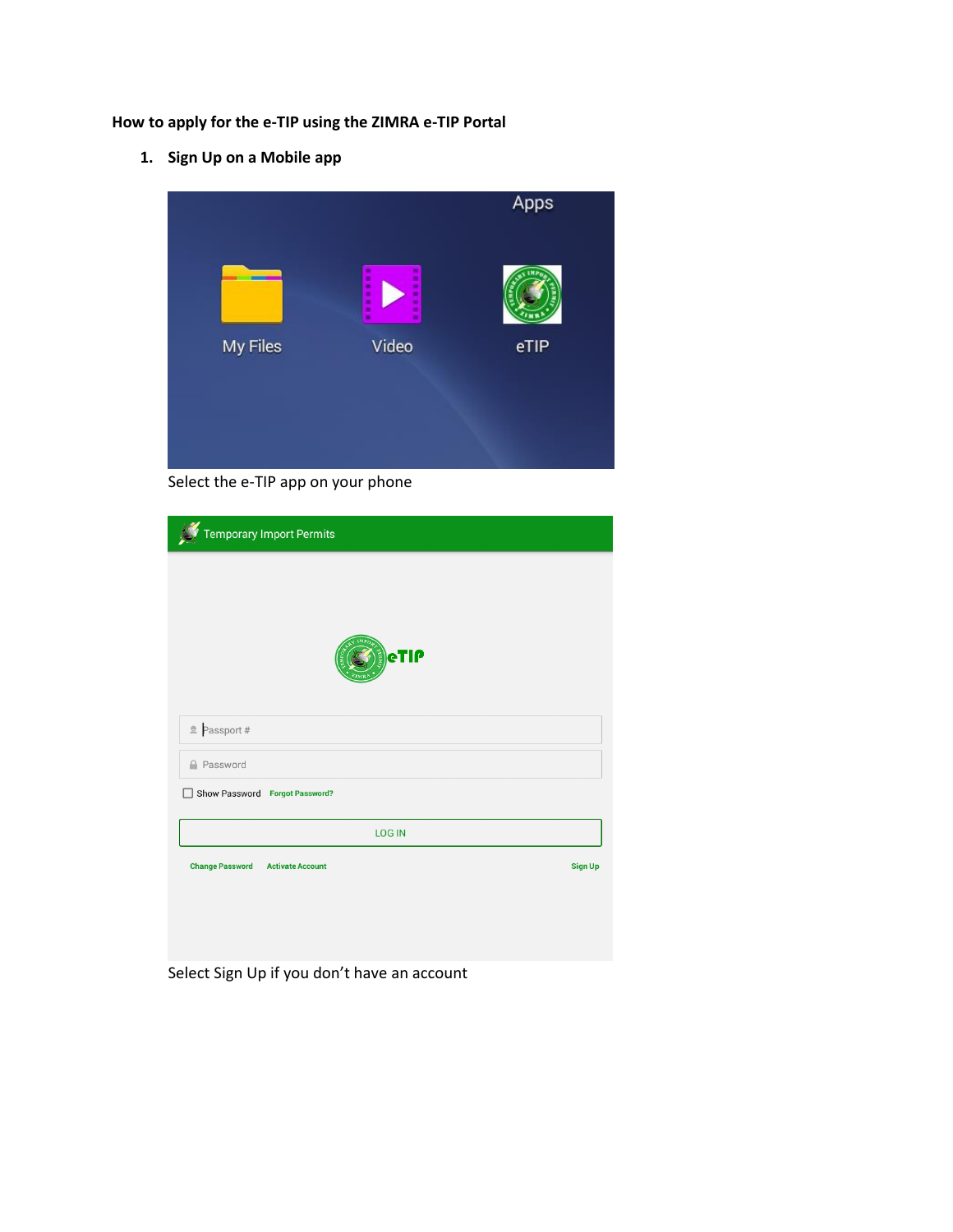| <b>Sign Up</b>                                                                                                                  |  |  |
|---------------------------------------------------------------------------------------------------------------------------------|--|--|
| LastName                                                                                                                        |  |  |
| FirstName                                                                                                                       |  |  |
| Passport Number                                                                                                                 |  |  |
| Email Address                                                                                                                   |  |  |
| Tel Code Mobile Number                                                                                                          |  |  |
| Password*                                                                                                                       |  |  |
| Confirm Password *                                                                                                              |  |  |
| * passwords must contain at least one digit/special character/lowercase/uppercase<br>letter and be at least ten characters long |  |  |
| CANCEL<br><b>SUBMIT</b>                                                                                                         |  |  |

Capture your Sign Up details

| <b>Sign Up</b>                                                                                                                  |               |
|---------------------------------------------------------------------------------------------------------------------------------|---------------|
| Makanaka                                                                                                                        |               |
| <b>Princess</b>                                                                                                                 |               |
| AN121258                                                                                                                        |               |
| kpanganai@zimra.co.zw                                                                                                           |               |
| 277<br>2354698                                                                                                                  |               |
|                                                                                                                                 |               |
|                                                                                                                                 |               |
| * passwords must contain at least one digit/special character/lowercase/uppercase<br>letter and be at least ten characters long |               |
| <b>CANCEL</b>                                                                                                                   | <b>SUBMIT</b> |

Select "SUBMIT" and a message dialogue box is displayed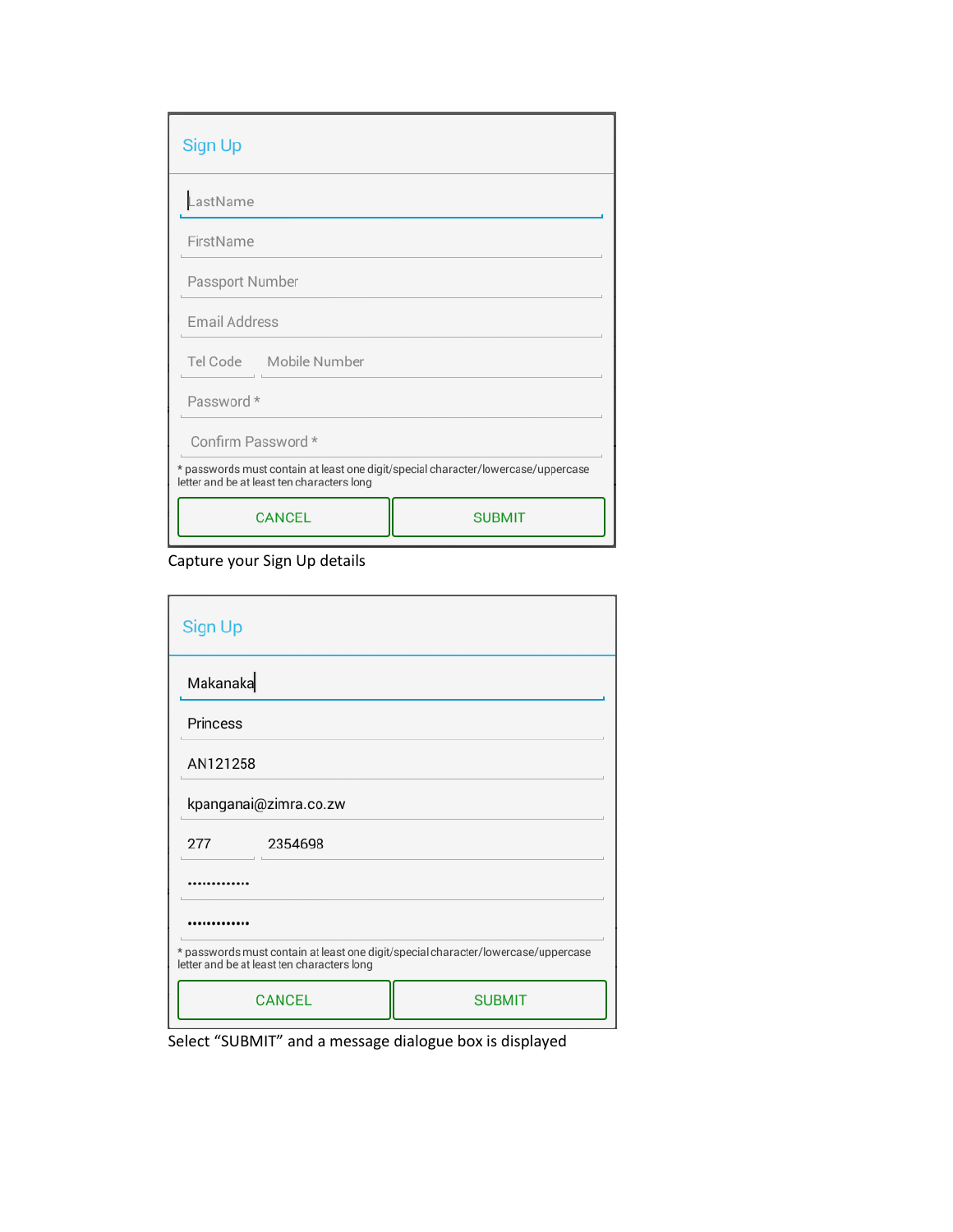

Click 'OK'



Check the activation code from email to complete the registration process

| Temporary Import Permits                          |                |
|---------------------------------------------------|----------------|
|                                                   |                |
|                                                   |                |
| eTIP                                              |                |
| <b>2</b> Passport #                               |                |
| <b>A</b> Password                                 |                |
| Show Password Forgot Password?                    |                |
| <b>LOG IN</b>                                     |                |
| <b>Change Password</b><br><b>Activate Account</b> | <b>Sign Up</b> |
|                                                   |                |
|                                                   |                |

Take note of the Activation code and return to the Mobile App

Click on Activate Account and an Activate Account box is displayed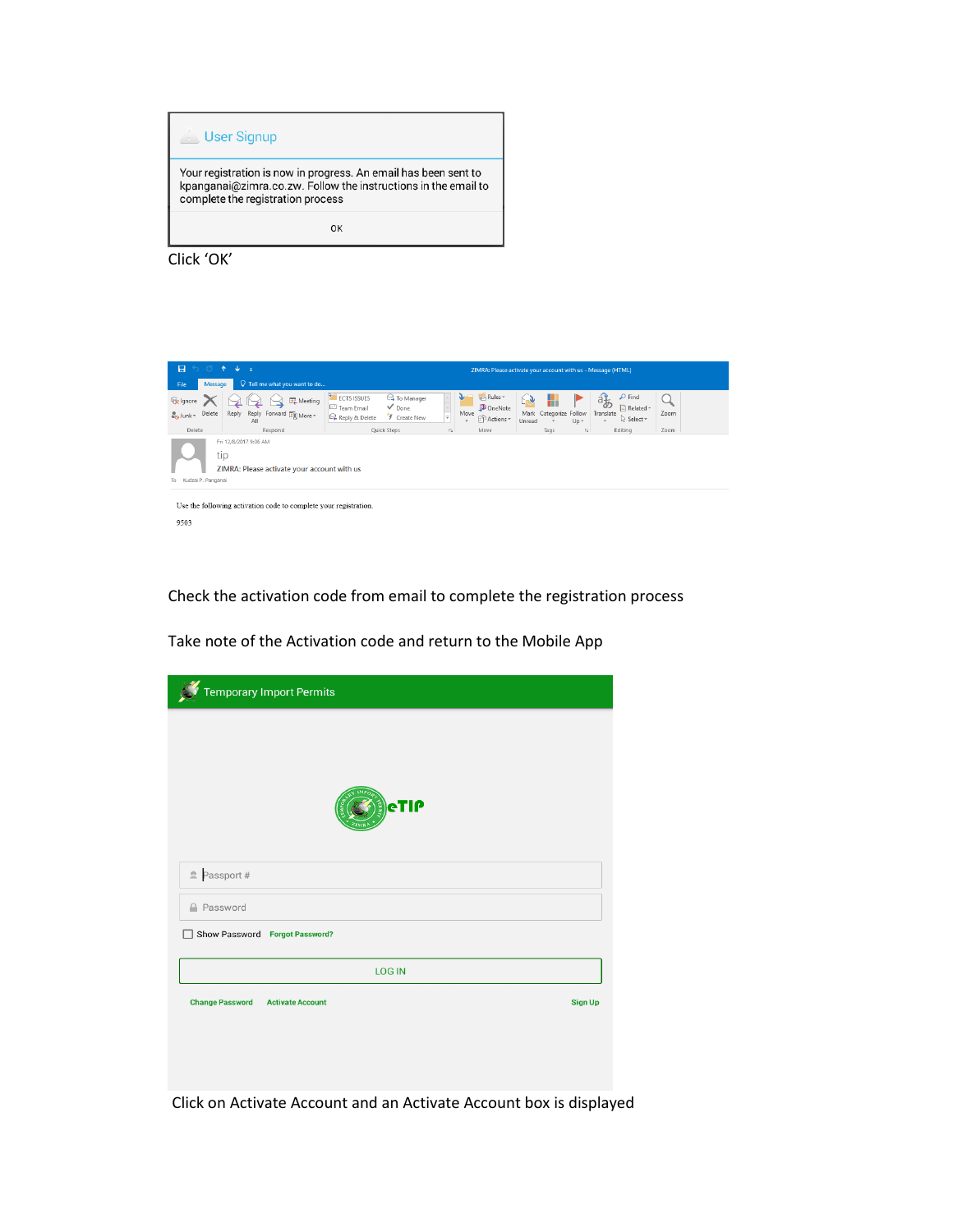| <b>Activate Account</b> |                 |
|-------------------------|-----------------|
|                         |                 |
| <b>CANCEL</b>           | <b>ACTIVATE</b> |

Enter the activation code

| <b>Activate Account</b> |                 |  |
|-------------------------|-----------------|--|
| 9503                    |                 |  |
| <b>CANCEL</b>           | <b>ACTIVATE</b> |  |

Select Activate and a message dialogue box is displayed confirming success

| <b>Account Activation Complete</b>           |
|----------------------------------------------|
| Your account has been successfully activated |
| OK                                           |

Click "OK"and the Log In page is displayed

| Temporary Import Permits                          |                |
|---------------------------------------------------|----------------|
|                                                   |                |
|                                                   |                |
| eTIP<br>igen).<br>P                               |                |
|                                                   |                |
| <b>2</b> Passport #                               |                |
| <b>A</b> Password                                 |                |
| Show Password Forgot Password?                    |                |
| <b>LOG IN</b>                                     |                |
| <b>Change Password</b><br><b>Activate Account</b> | <b>Sign Up</b> |
|                                                   |                |
|                                                   |                |

Log on using the passport number and password.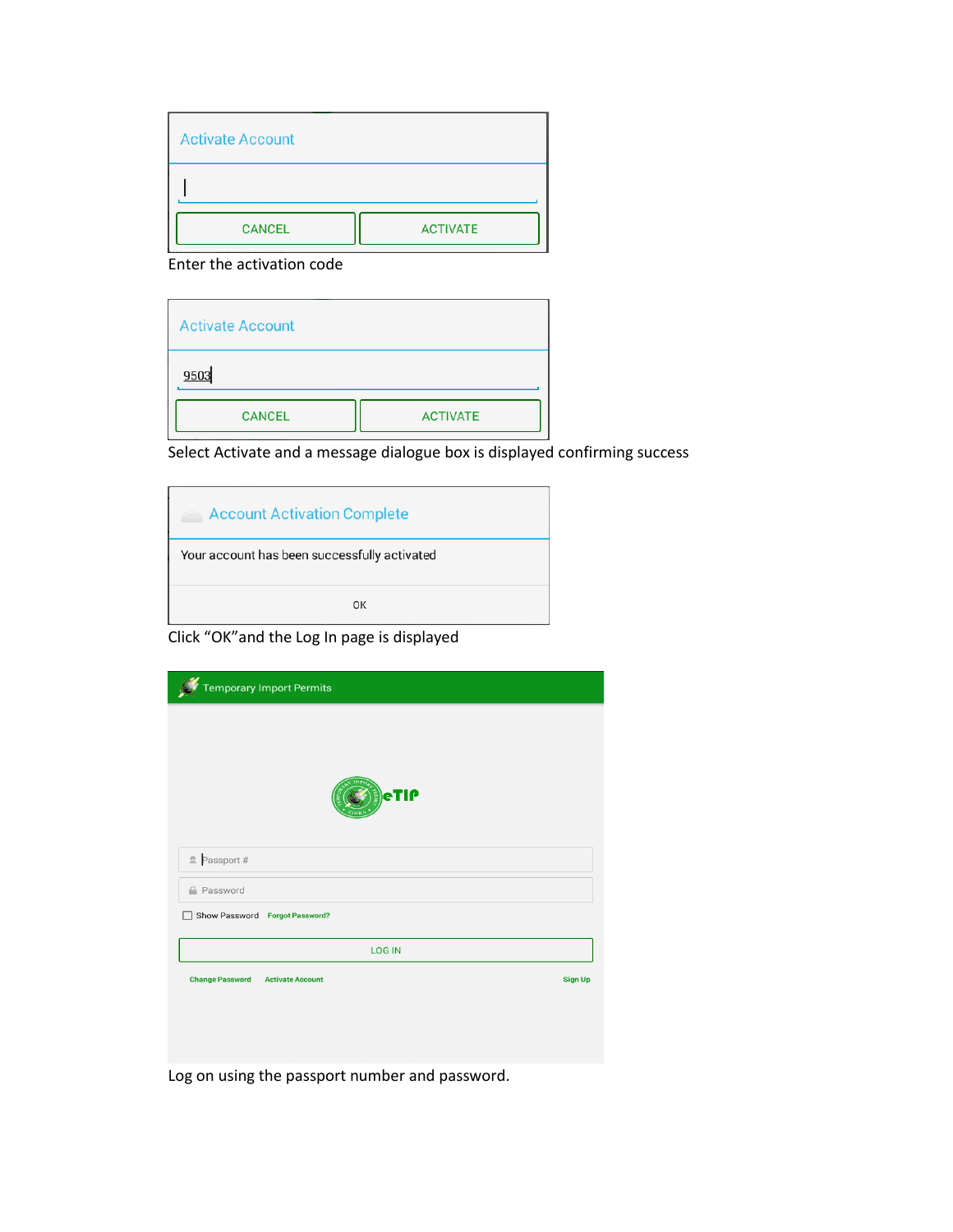## **2. Sign Up on the web**

Use the following URL (Link) to get on the ZIMRA e-TIP web page

[http://10.16.64.240/etip/#](http://10.16.64.240/etip/) and the Welcome page is displayed

|                                                                                                                  | <b>WELCOME TO THE ZIMRA eTIP PORTAL</b>                                                                                                                                                        |
|------------------------------------------------------------------------------------------------------------------|------------------------------------------------------------------------------------------------------------------------------------------------------------------------------------------------|
| Registration                                                                                                     | semame<br>DASSWORD                                                                                                                                                                             |
|                                                                                                                  |                                                                                                                                                                                                |
| <b>HOW TO APPLY</b>                                                                                              | <b>REQUIREMENTS</b><br>The ZIMRA eTIP platform seeks to make it                                                                                                                                |
| <b>CAS SIGNUP</b><br>Use your signup username(passport number)<br>and password to log on here<br>Passport Number | convenient and quick for visitors coming to<br>Zimbabwe to apply for their vehicle Temporary<br>Import Permits online, from anywhere in the world<br>prior to their arrival at the border post |
| Password                                                                                                         |                                                                                                                                                                                                |

Click on "SIGNUP" if it's your first time, otherwise proceed to logging on with your passport number and password and a User Registration Form will appear

| Lastname<br>Firstname<br>Passport Number<br>Email Address                                                                                  |  |
|--------------------------------------------------------------------------------------------------------------------------------------------|--|
|                                                                                                                                            |  |
|                                                                                                                                            |  |
|                                                                                                                                            |  |
|                                                                                                                                            |  |
| Mobile Number                                                                                                                              |  |
| $\star$<br>Password                                                                                                                        |  |
| $\ast$<br>Confirm Password<br>* passwords must contain at least one digit/special character/lowercase/uppercase letter and be at least ten |  |
| characters long<br><b>SIGN UP</b>                                                                                                          |  |

Capture your personal details in given fields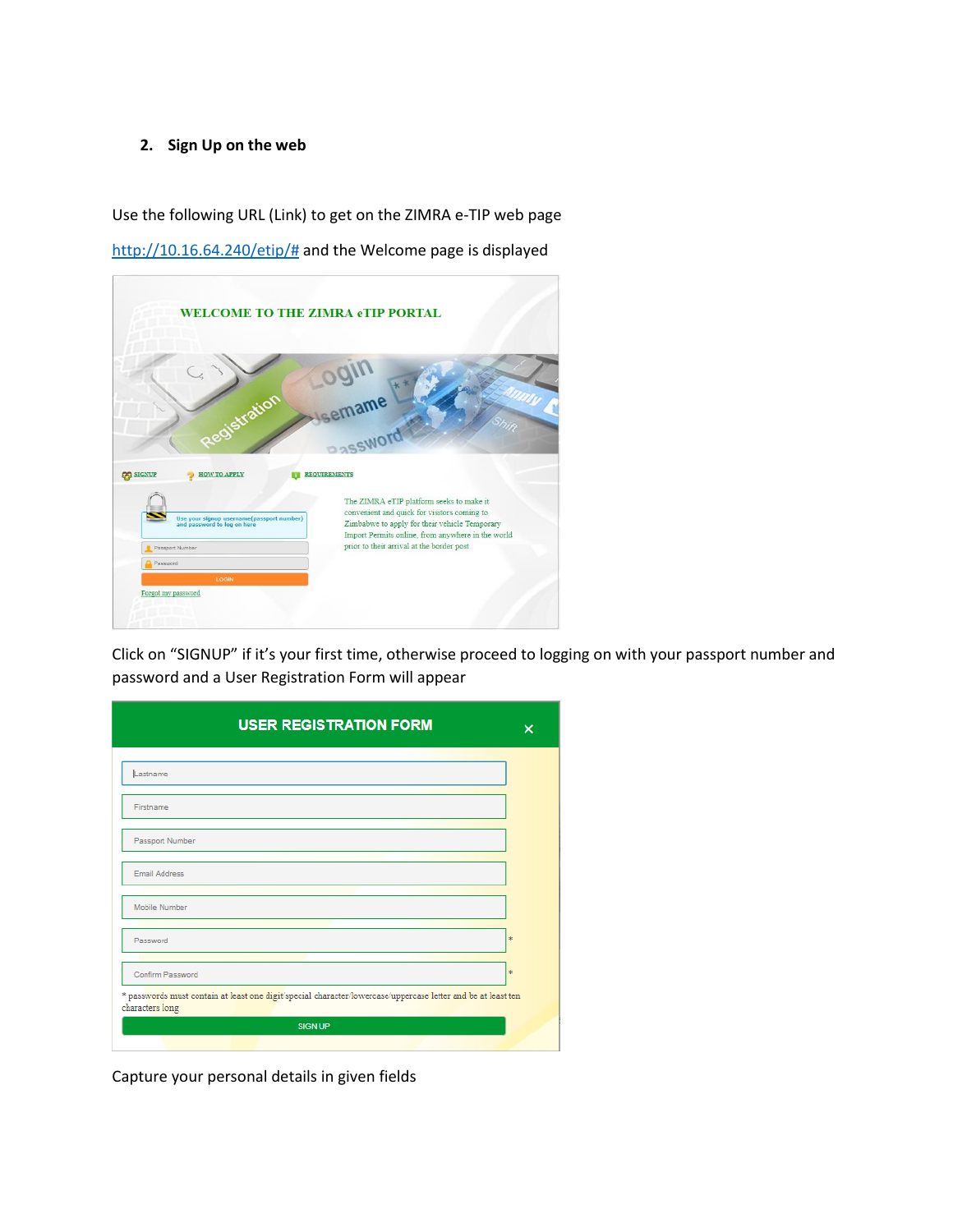| <b>USER REGISTRATION FORM</b>                                                                                            | $\times$ |
|--------------------------------------------------------------------------------------------------------------------------|----------|
| Lunga                                                                                                                    |          |
| <b>Pias</b>                                                                                                              |          |
| 772584                                                                                                                   |          |
| kpanganai@zimra.co.zw                                                                                                    |          |
| 0772584044                                                                                                               |          |
|                                                                                                                          | $\ast$   |
|                                                                                                                          | *        |
| * input must contain at least one digit/special character/lowercase/uppercase letter and be at least ten characters long |          |
| <b>SIGN UP</b>                                                                                                           |          |

Click 'SIGN UP' at the bottom of the User Registration Form and a dialogue box is displayed



A message dialogue box will default saying your registration is in progress and that an e-mail has been sent to you as shown below.



Follow the instructions by clicking on the given link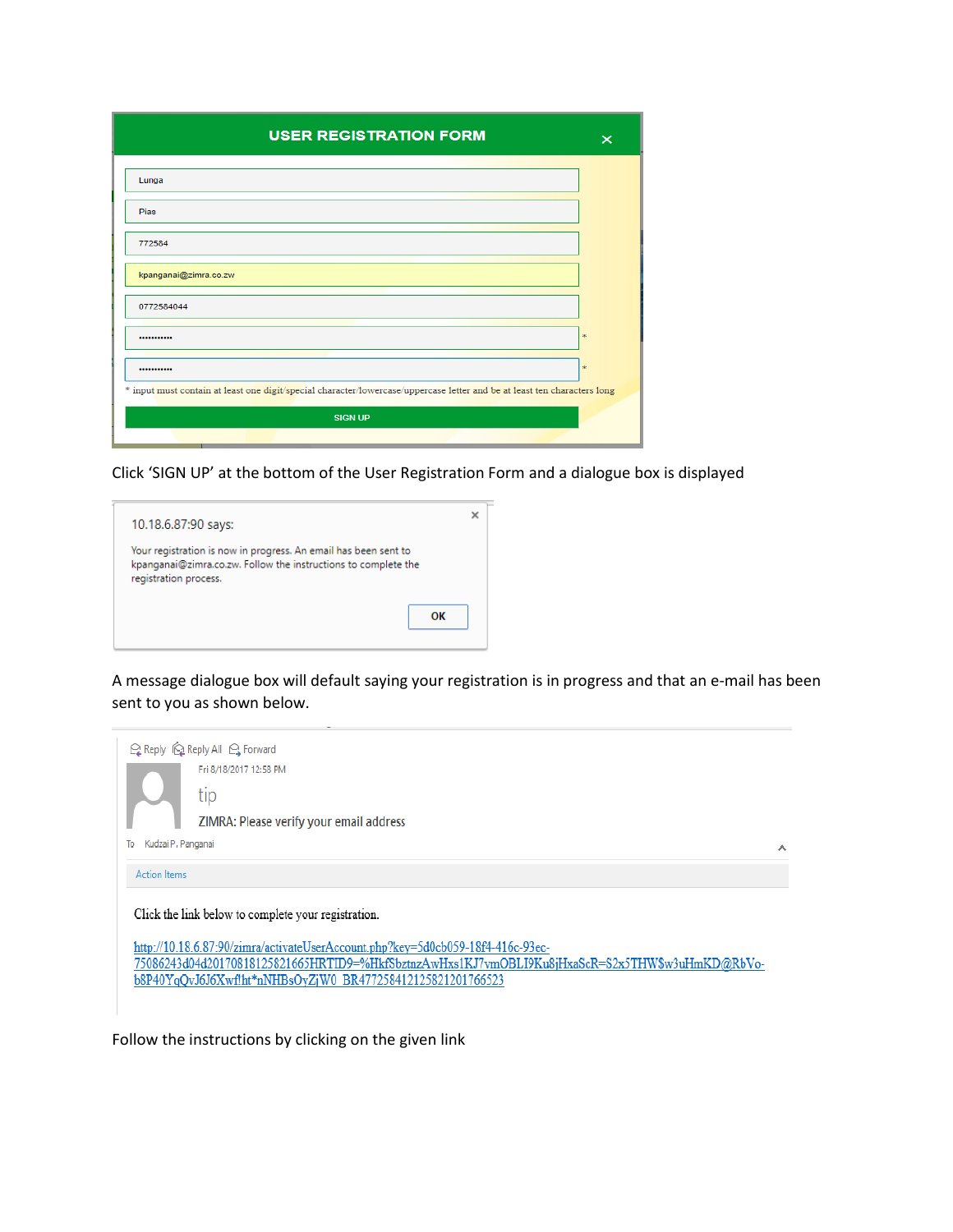

Click on 'Activate My Account'



Click on 'here' to proceed to log on

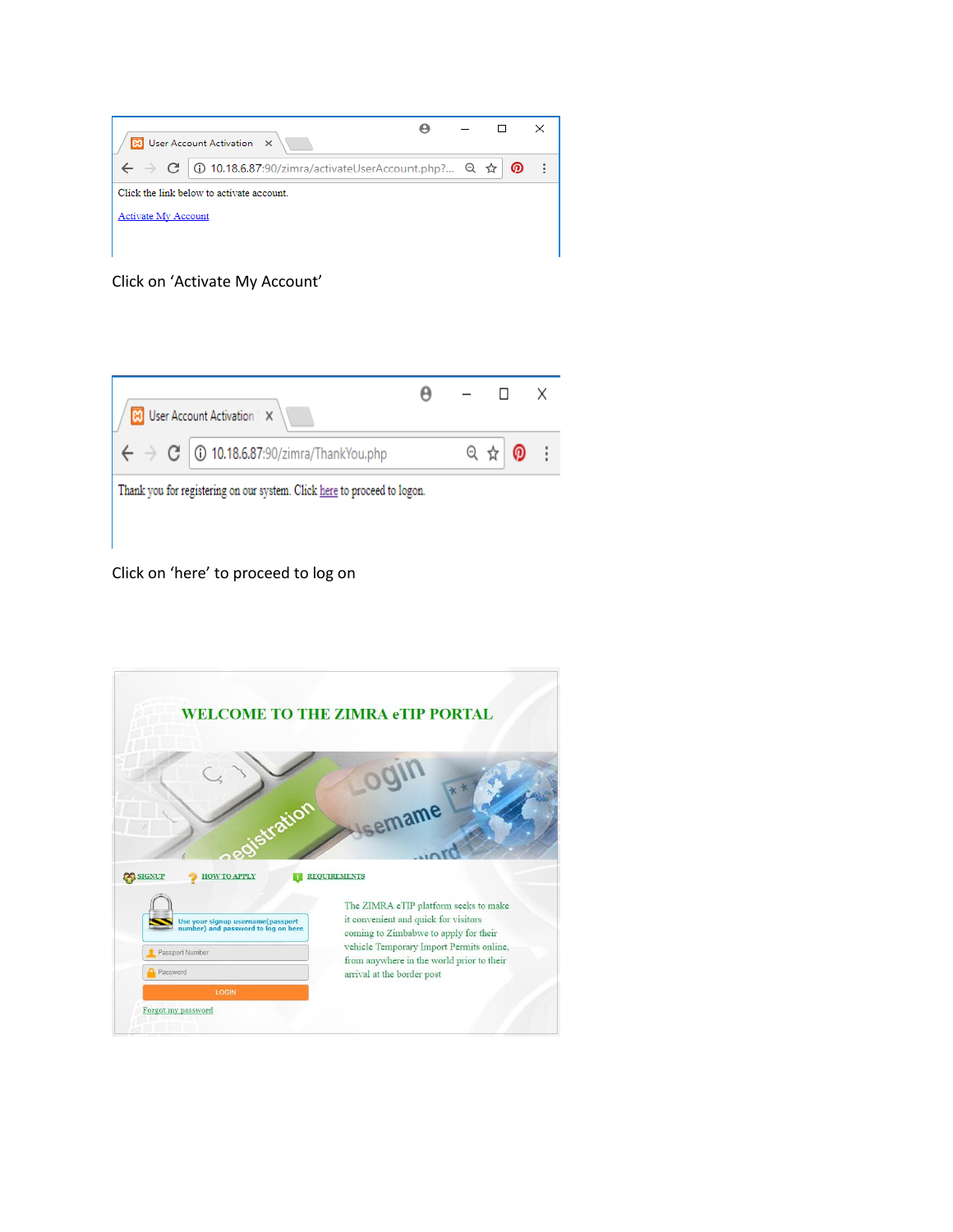### **Logging In**

Capture your Passport Number on the Passport number field and password on the password field



Click on 'LOGIN' and the Online TIP page will appear

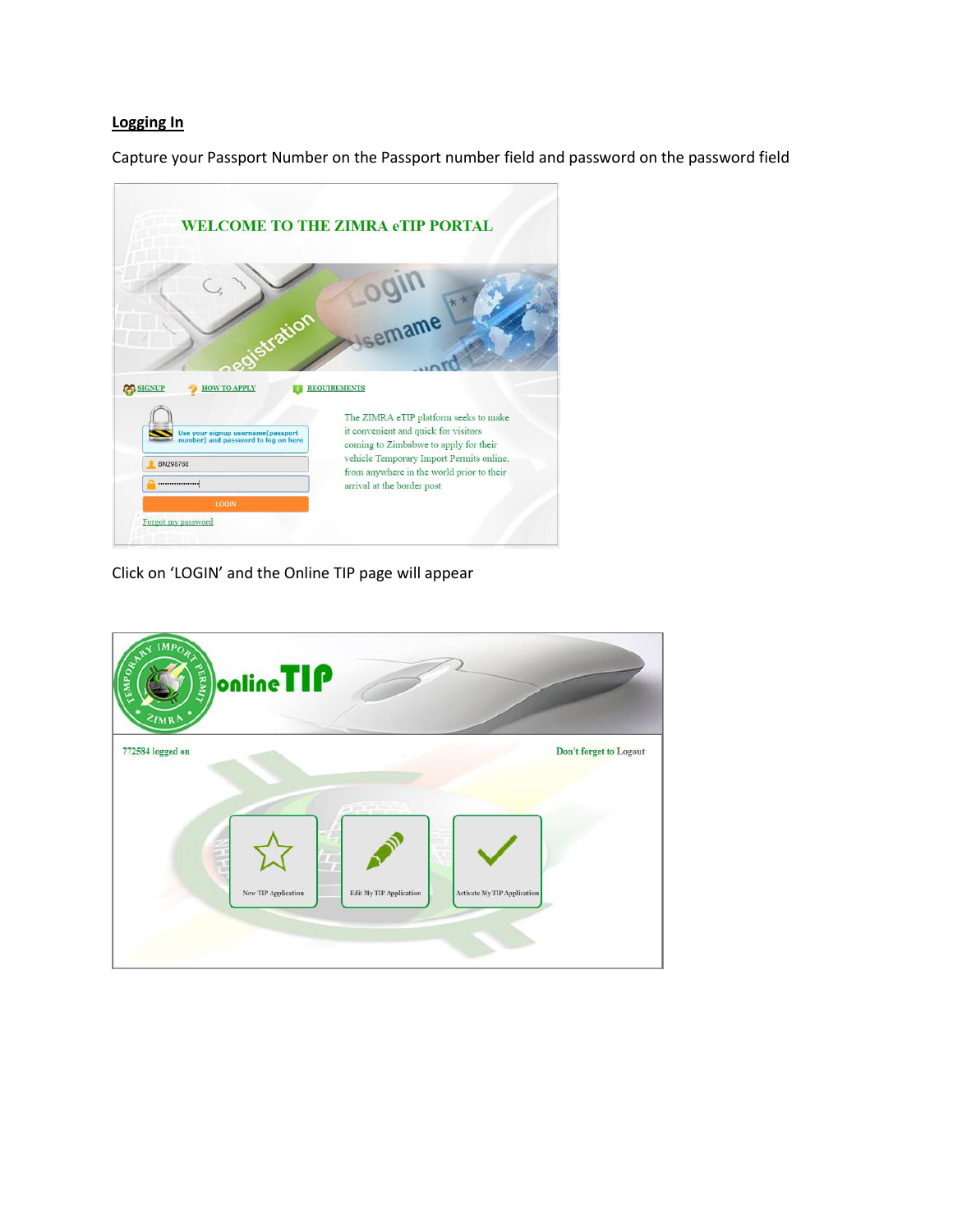# **NEW TIP Application**

Click on TIP application



A New TIP Application page will open

|                               | <b>New TIP Application</b> |            |          |                    |  |  |
|-------------------------------|----------------------------|------------|----------|--------------------|--|--|
| 1. Driver                     | 2. Vehicle                 | 3. Trailer | 4. Owner | 5. Other Goods     |  |  |
| Title                         |                            |            |          | $\pmb{\mathrm{v}}$ |  |  |
| Title                         |                            |            |          |                    |  |  |
| Surname                       |                            |            |          |                    |  |  |
| Forename(s)                   |                            |            |          |                    |  |  |
| AN121258                      |                            |            |          |                    |  |  |
| <b>Physical Address</b>       |                            |            |          |                    |  |  |
| Country of Residence          |                            |            |          |                    |  |  |
| Country Code                  |                            |            |          |                    |  |  |
| Country Telep<br>Telephone    |                            |            |          |                    |  |  |
| Country of Nationality        |                            |            |          |                    |  |  |
| Nationality Code              |                            |            |          |                    |  |  |
| Zimbabwean Address            |                            |            |          |                    |  |  |
| Intended Date of Travel       |                            |            |          |                    |  |  |
| <b>Intended Port Of Entry</b> |                            |            |          |                    |  |  |
| Intended Port Of Entry Code   |                            |            |          |                    |  |  |
| <b>Email Address</b>          |                            |            |          |                    |  |  |
|                               |                            |            |          |                    |  |  |

Capture the Driver's details in the fields provided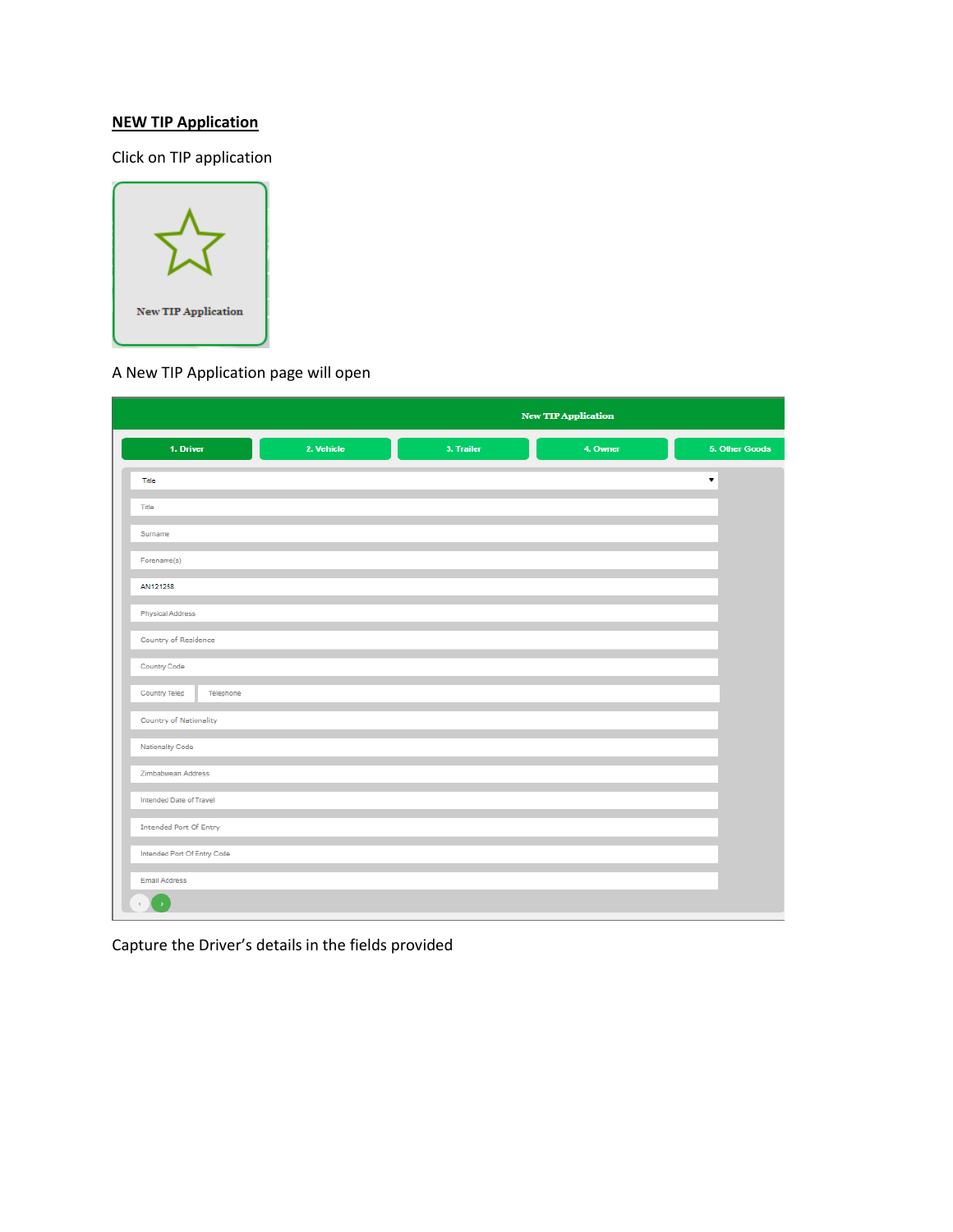|                                      |            |            | New TIP Application |                |
|--------------------------------------|------------|------------|---------------------|----------------|
| 1. Driver                            | 2. Vehicle | 3. Trailer | 4. Owner            | 5. Other Goods |
| Ms                                   |            |            |                     |                |
| Ms.                                  |            |            |                     |                |
| MAKANAKA                             |            |            |                     |                |
| <b>PRINCESS</b>                      |            |            |                     |                |
| AN121258                             |            |            |                     |                |
| <b>6 ETON</b>                        |            |            |                     |                |
| South Africa                         |            |            |                     |                |
| ZA                                   |            |            |                     |                |
| 27<br>0774526568                     |            |            |                     |                |
| South Africa                         |            |            |                     |                |
| ZA                                   |            |            |                     |                |
| 56 ETON COURT, OXFORD ROAD, AVONDALE |            |            |                     |                |
| 2017-12-09                           |            |            |                     |                |
| BEITBRIDGE CUSTOM HOUSE              |            |            |                     |                |
| <b>ZWBB</b>                          |            |            |                     |                |
| kpanganai@zimra.co.zw                |            |            |                     |                |
| $\bar{\rm{y}}$                       |            |            |                     |                |

Click the Vehicle tab and the vehicle Tab is displayed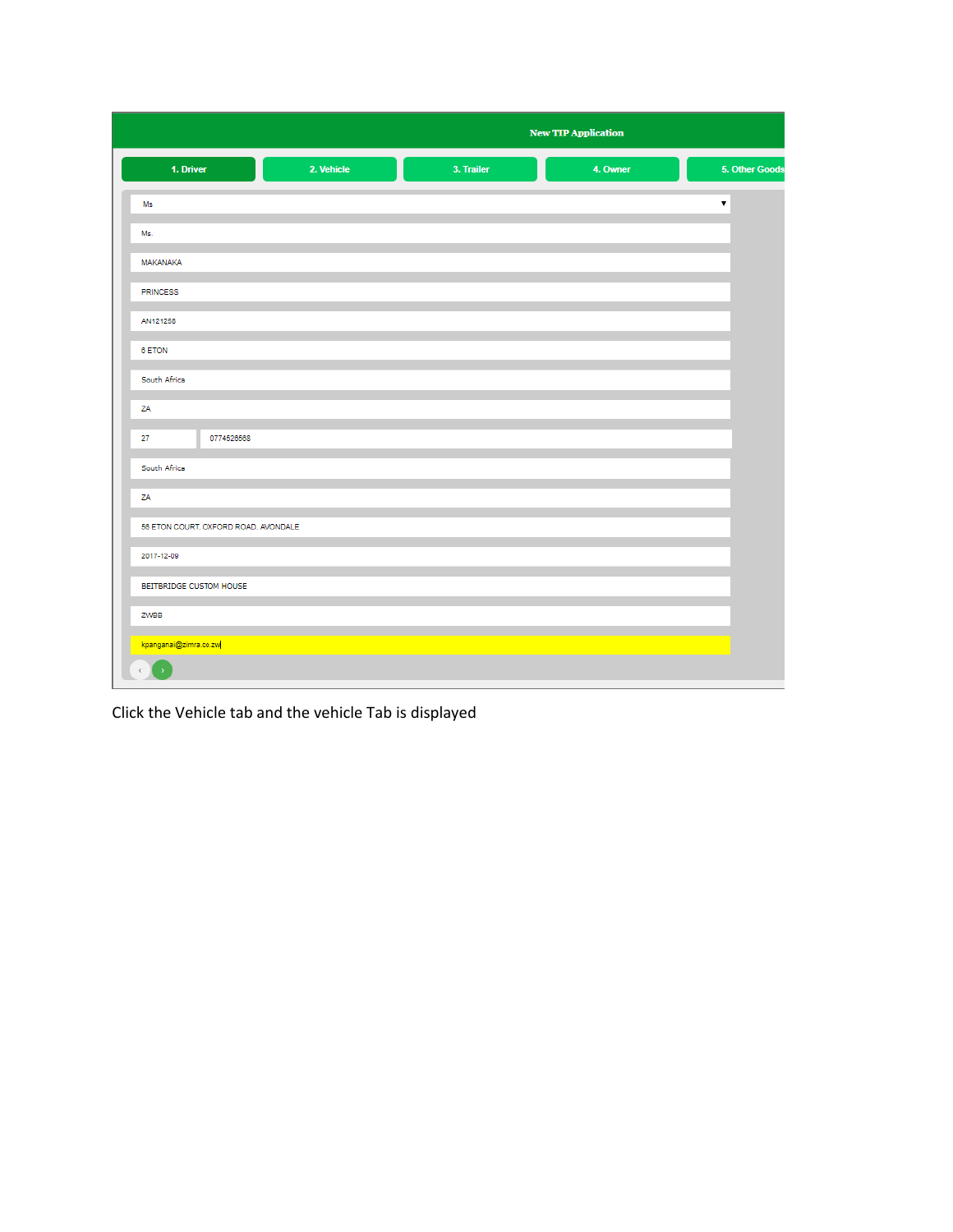| 2. Vehicle | 3. Trailer | 4. Owner | 5. Other Goods<br>$\blacktriangledown$ |
|------------|------------|----------|----------------------------------------|
|            |            |          |                                        |
|            |            |          |                                        |
|            |            |          |                                        |
|            |            |          |                                        |
|            |            |          |                                        |
|            |            |          |                                        |
|            |            |          |                                        |
|            |            |          |                                        |
|            |            |          |                                        |
|            |            |          |                                        |
|            |            |          |                                        |
|            |            |          |                                        |
|            |            |          | $\pmb{\mathrm{v}}$                     |
|            |            |          |                                        |
|            |            |          |                                        |

Capture the vehicles details in the fields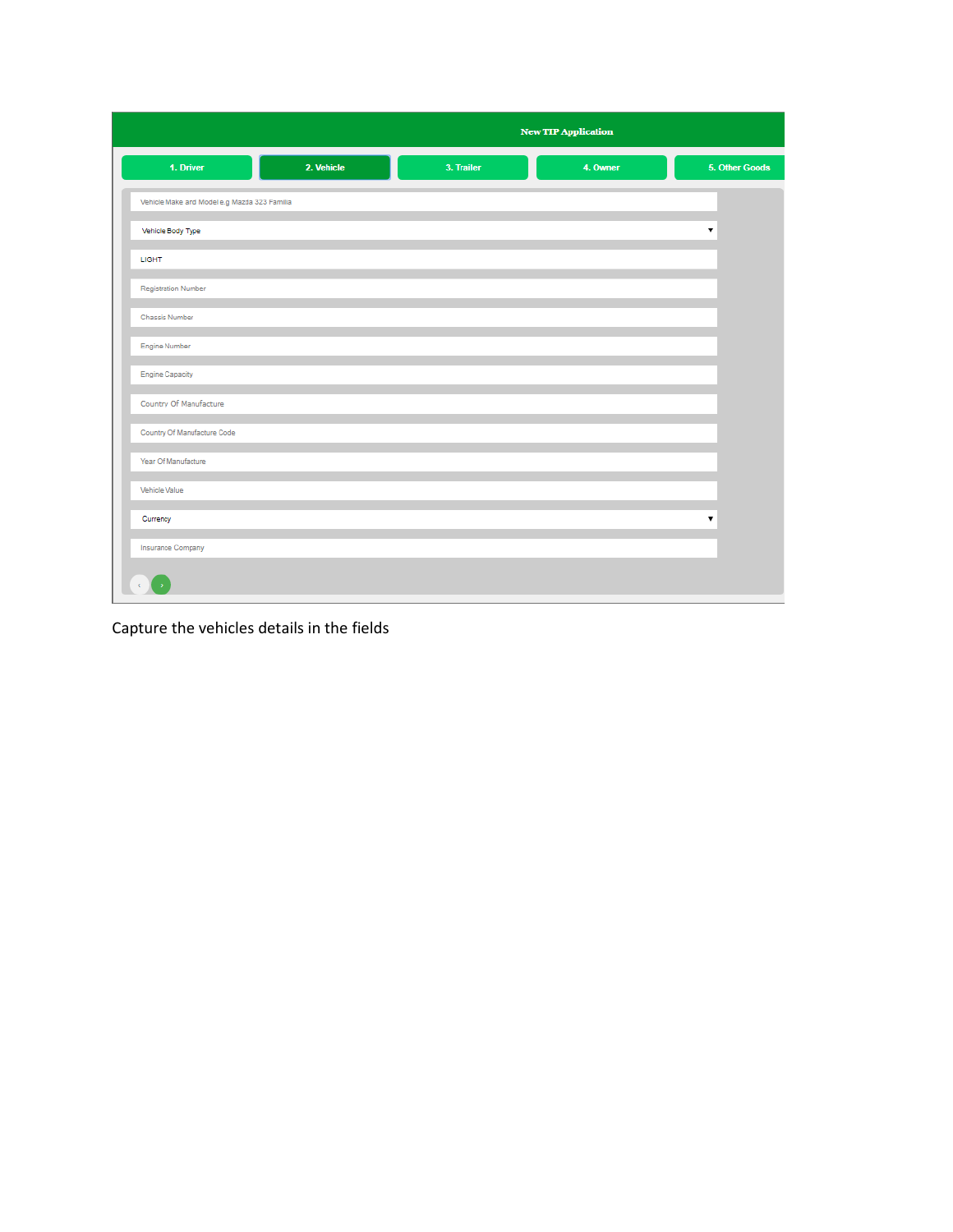| 2. Vehicle | 3. Trailer | 4. Owner | 5. Other Goods<br>$\pmb{\mathrm{v}}$ |
|------------|------------|----------|--------------------------------------|
|            |            |          |                                      |
|            |            |          |                                      |
|            |            |          |                                      |
|            |            |          |                                      |
|            |            |          |                                      |
|            |            |          |                                      |
|            |            |          |                                      |
|            |            |          |                                      |
|            |            |          |                                      |
|            |            |          |                                      |
|            |            |          |                                      |
|            |            |          |                                      |
|            |            |          | $\pmb{\mathrm{v}}$                   |
|            |            |          |                                      |
|            |            |          |                                      |
|            |            |          |                                      |

Click the Trailer tab and the trailer tab will be displayed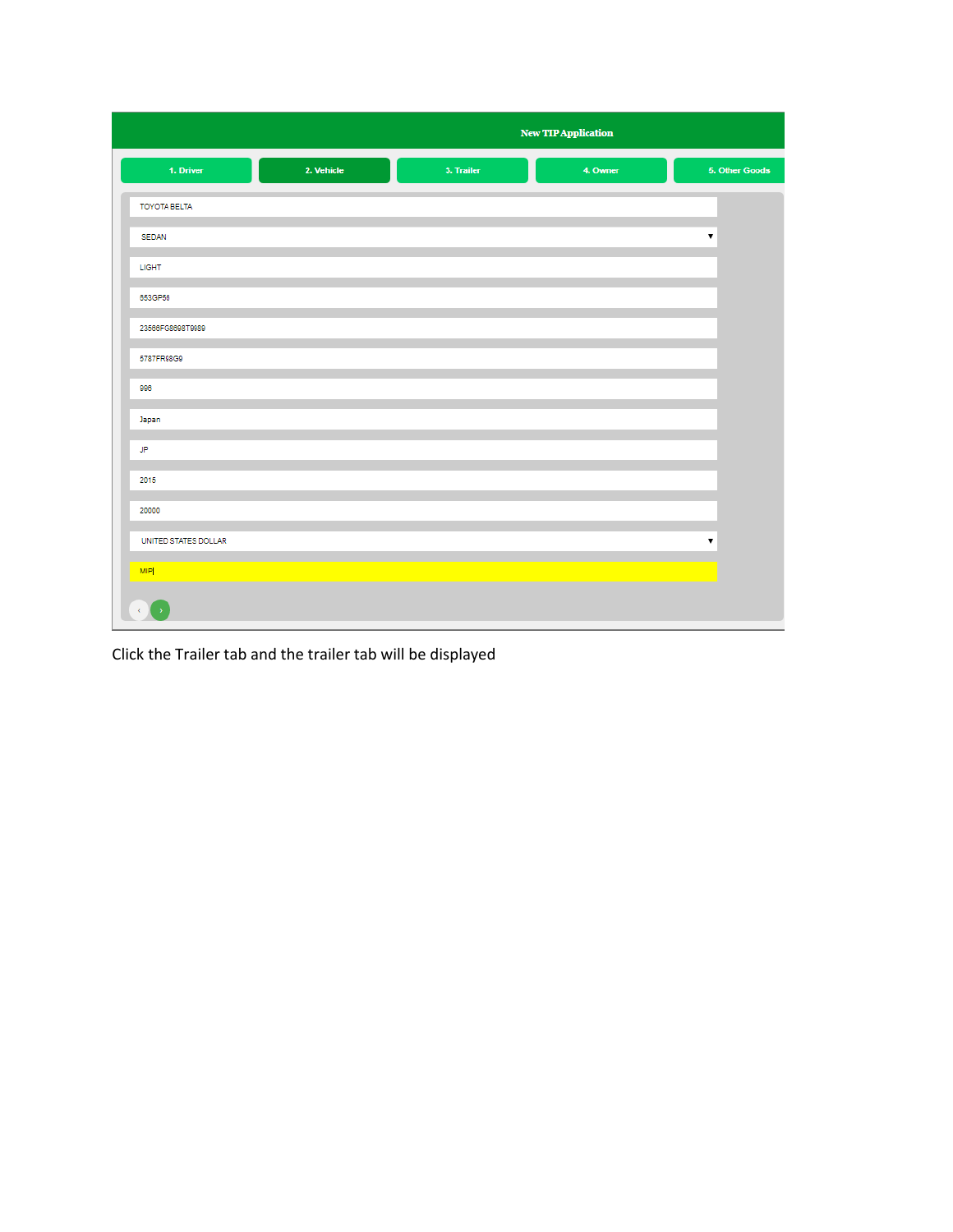|            | New TIP Application |          |                         |  |  |  |
|------------|---------------------|----------|-------------------------|--|--|--|
| 2. Vehicle | 3. Trailer          | 4. Owner | 5. Other Goods          |  |  |  |
|            |                     |          |                         |  |  |  |
|            |                     |          |                         |  |  |  |
|            |                     |          | $\overline{\mathbf{v}}$ |  |  |  |
|            |                     |          |                         |  |  |  |
|            |                     |          |                         |  |  |  |
|            |                     |          |                         |  |  |  |
|            |                     |          |                         |  |  |  |
|            |                     |          |                         |  |  |  |
|            |                     |          |                         |  |  |  |
|            |                     |          | $\overline{\mathbf{v}}$ |  |  |  |
|            |                     |          |                         |  |  |  |
|            |                     |          |                         |  |  |  |

If you intend to bring a trailer click the Check box "I have a trailer", and the fields for trailer details will be open for capturing trailer details. Otherwise if no trailer, click the "Owner" tab

|                      |            | ${\hbox{New TIP Application}}$ |          |                    |  |  |  |
|----------------------|------------|--------------------------------|----------|--------------------|--|--|--|
| 1. Driver            | 2. Vehicle | 3. Trailer                     | 4. Owner | 5. Other Goods     |  |  |  |
| L'I have a trailer   |            |                                |          |                    |  |  |  |
| <b>VENTURE</b>       |            |                                |          |                    |  |  |  |
| <b>BOX TRAILER</b>   |            |                                |          | $\pmb{\mathrm{v}}$ |  |  |  |
| 568GP56              |            |                                |          |                    |  |  |  |
| 656556565            |            |                                |          |                    |  |  |  |
| Japan                |            |                                |          |                    |  |  |  |
| <b>JP</b>            |            |                                |          |                    |  |  |  |
| 2010                 |            |                                |          |                    |  |  |  |
| 2000                 |            |                                |          |                    |  |  |  |
| UNITED STATES DOLLAR |            |                                |          |                    |  |  |  |
| MIP                  |            |                                |          |                    |  |  |  |
| ۰,                   |            |                                |          |                    |  |  |  |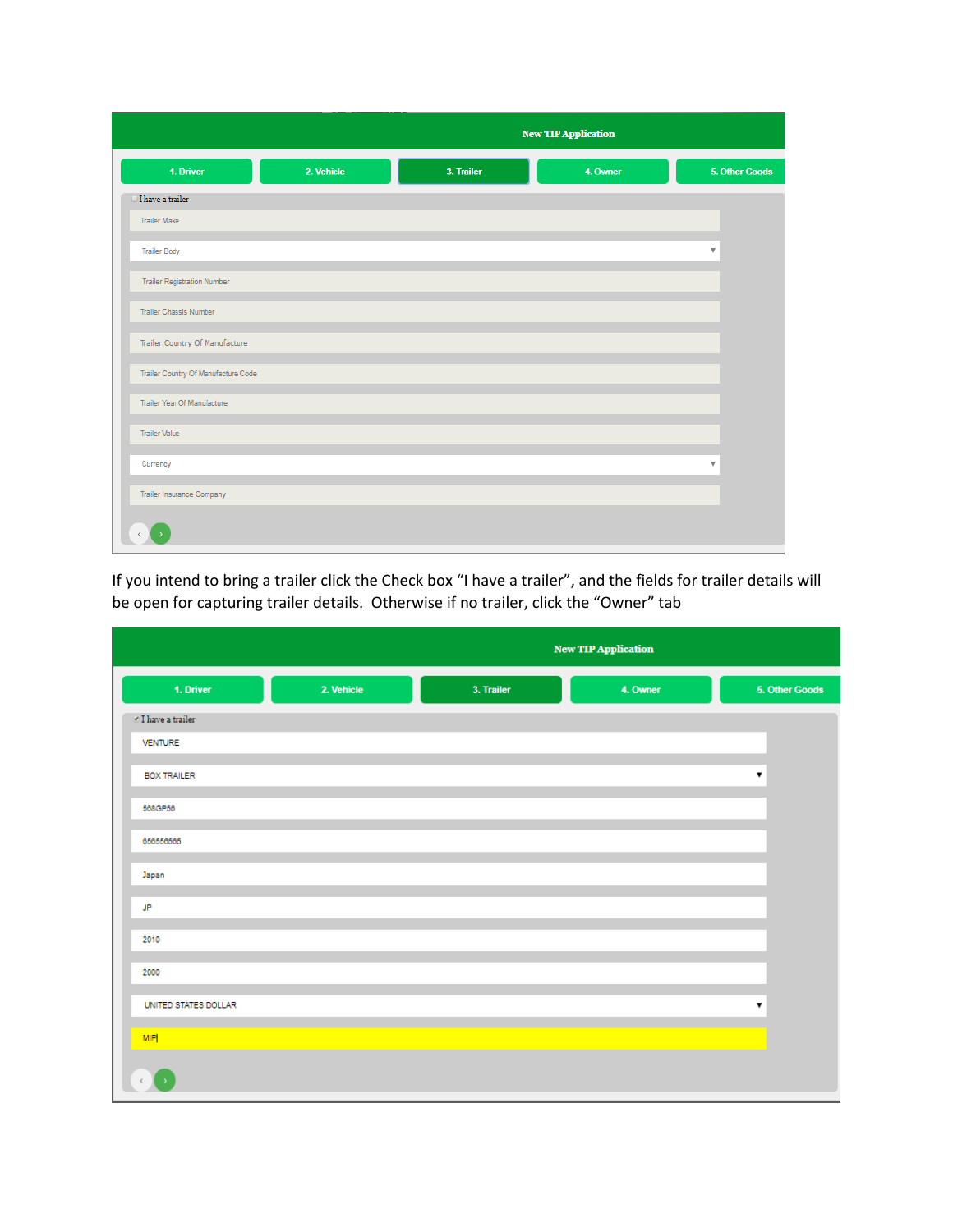Click the "Owner" tab

|                               | <b>New TIP Application</b> |            |          |                |  |  |  |
|-------------------------------|----------------------------|------------|----------|----------------|--|--|--|
| 1. Driver                     | 2. Vehicle                 | 3. Trailer | 4. Owner | 5. Other Goods |  |  |  |
| I am the owner of the vehicle |                            |            |          |                |  |  |  |
| Owner Last Name               |                            |            |          |                |  |  |  |
| Owner First Name              |                            |            |          |                |  |  |  |
| Owner Address                 |                            |            |          |                |  |  |  |
|                               |                            |            |          |                |  |  |  |

Capture the Owner details if applicable

|                               | <b>New TIP Application</b> |            |          |                |  |  |
|-------------------------------|----------------------------|------------|----------|----------------|--|--|
| 1. Driver                     | 2. Vehicle                 | 3. Trailer | 4. Owner | 5. Other Goods |  |  |
| I am the owner of the vehicle |                            |            |          |                |  |  |
| <b>MOYO</b>                   |                            |            |          |                |  |  |
| <b>TADIWA</b>                 |                            |            |          |                |  |  |
| 6 HANSEBERG, PRETORIA         |                            |            |          |                |  |  |
|                               |                            |            |          |                |  |  |

Otherwise if not applicable click the check box and move to "Other Goods" tab

|                                                                                                                                                                                                                                                                                   |                    | <b>New TIP Application</b> |                 |                 |              |         |  |  |  |
|-----------------------------------------------------------------------------------------------------------------------------------------------------------------------------------------------------------------------------------------------------------------------------------|--------------------|----------------------------|-----------------|-----------------|--------------|---------|--|--|--|
| 1. Driver<br>2. Vehicle<br>3. Trailer<br>4. Owner<br>5. Other Goods                                                                                                                                                                                                               |                    |                            |                 |                 |              |         |  |  |  |
|                                                                                                                                                                                                                                                                                   |                    |                            |                 |                 |              |         |  |  |  |
| $\epsilon$<br>Full description (include serial number) of other goods such as cameras, which are being temporarily imported.                                                                                                                                                      |                    |                            |                 |                 |              |         |  |  |  |
| Add Item                                                                                                                                                                                                                                                                          |                    |                            |                 |                 |              |         |  |  |  |
| No.                                                                                                                                                                                                                                                                               | <b>Description</b> | <b>Serial</b>              | <b>Quantity</b> | <b>Currency</b> | <b>Value</b> | Delete? |  |  |  |
| <b>Driver's Declaration and Undertaking</b><br>(Tick the checkbox to proceed to submit)<br>I, hereby declare that I am a bona-fide visitor to Zimbabwe and undertake, in respect of the vehicle(s) and other goods on this permit-                                                |                    |                            |                 |                 |              |         |  |  |  |
| 1. not to sell, pledge or otherwise dispose of them in Zimbabwe; and<br>2. not to allow them to be used by any resident of Zimbabwe; and<br>3. to remove them from Zimbabwe on expiry of this permit, or on my departure from Zimbabwe whichever is the earlier.<br><b>SUBMIT</b> |                    |                            |                 |                 |              |         |  |  |  |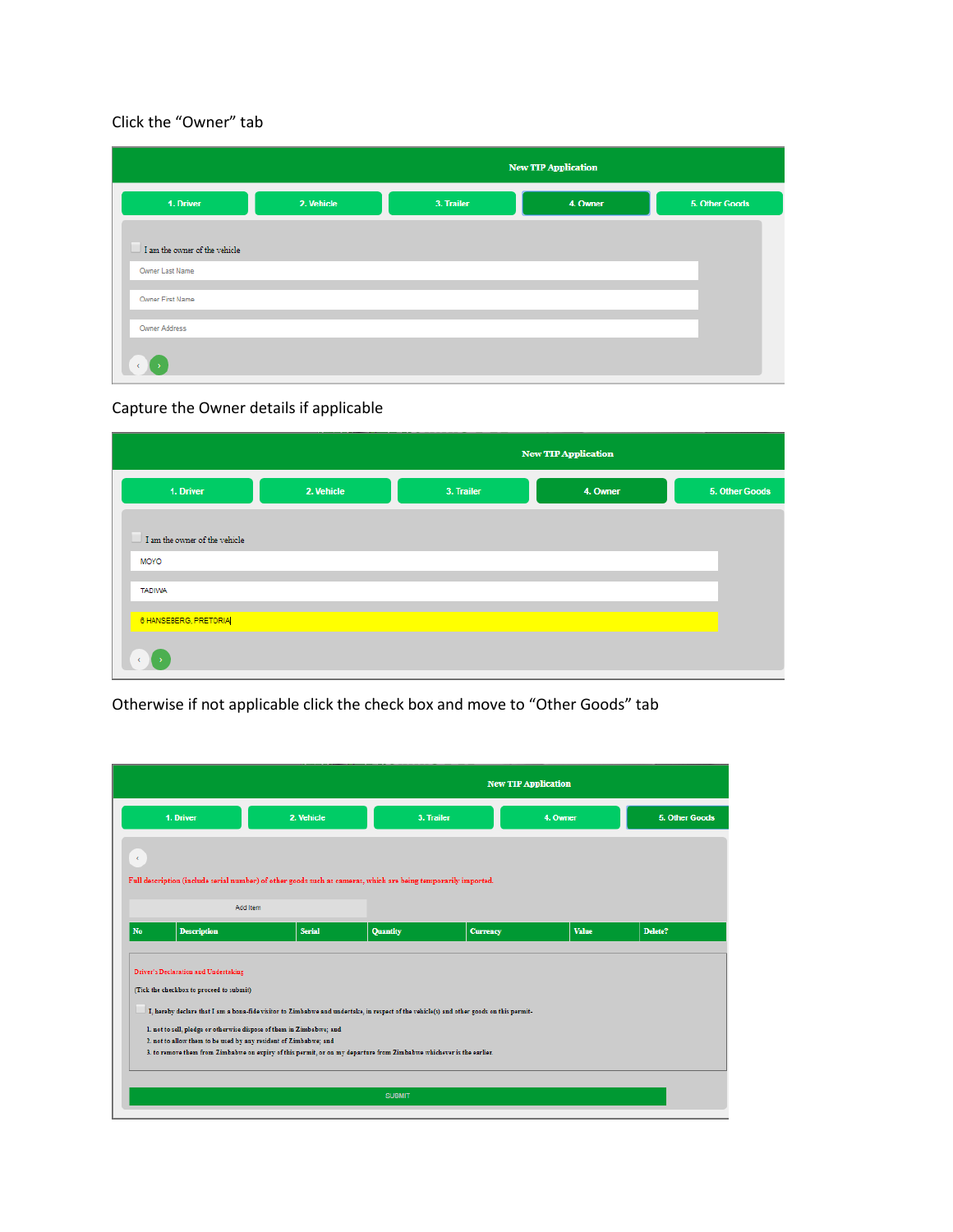If you intend to bring Other goods temporarily such as cameras, laptops click on "Add Item"

| <b>Enter Other Goods</b> |  |
|--------------------------|--|
| Description              |  |
| Serial Number            |  |
| Currency                 |  |
| Value                    |  |
| Add                      |  |

## Capture other goods details

| <b>Enter Other Goods</b> | × |
|--------------------------|---|
| 626 hp laptop            |   |
| 24fr545q                 |   |
| UNITED STATES DO         |   |
| 700                      |   |
| Add                      |   |

## Click on "Add"

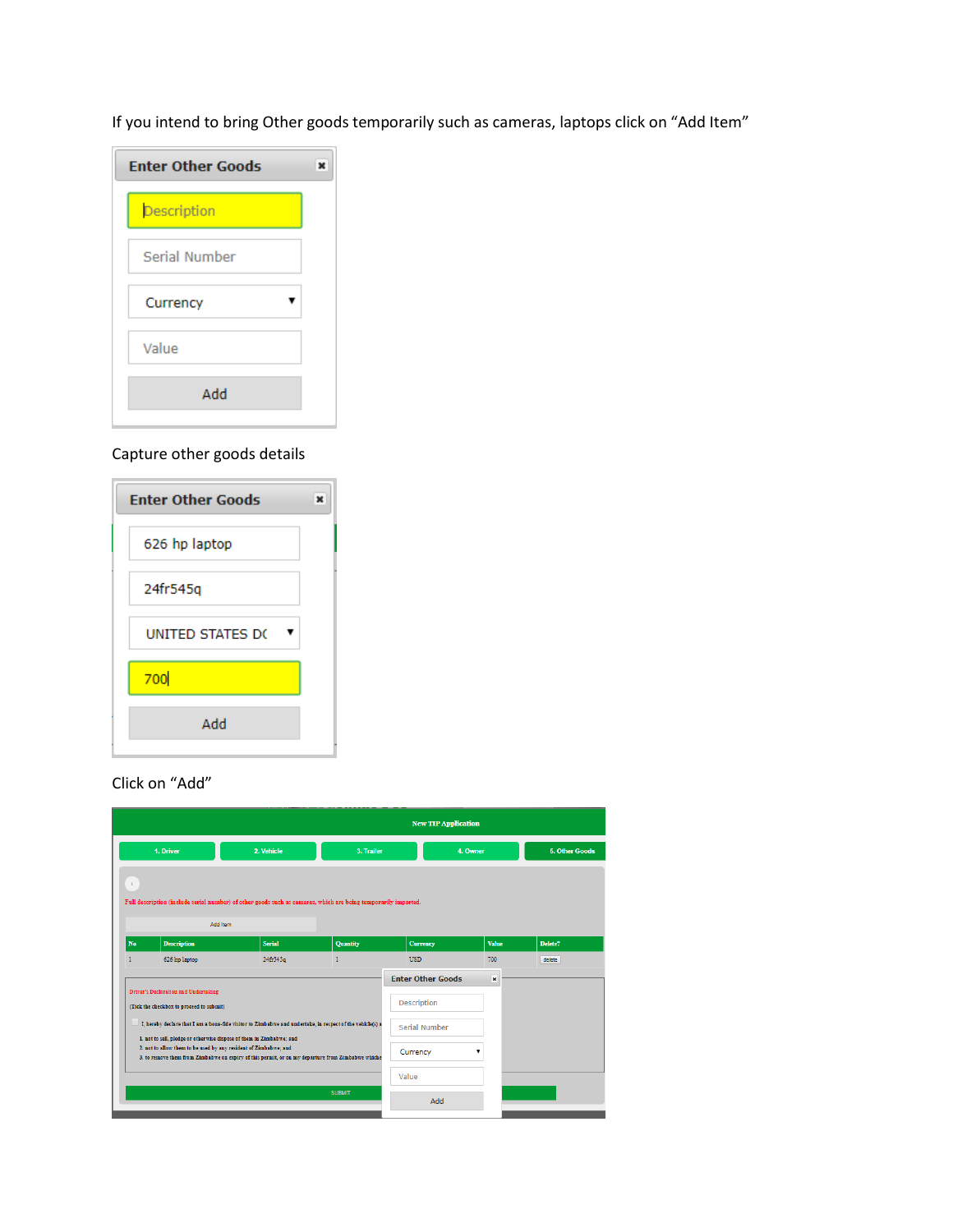The item will be added, enter any additional item if necessary, otherwise close the "Enter Other Goods" dialogue box.

|            | <b>New TIP Application</b>                                                                                                                                                                                                                                                                                                                                                                                                                                                                             |               |               |                 |              |                |  |  |
|------------|--------------------------------------------------------------------------------------------------------------------------------------------------------------------------------------------------------------------------------------------------------------------------------------------------------------------------------------------------------------------------------------------------------------------------------------------------------------------------------------------------------|---------------|---------------|-----------------|--------------|----------------|--|--|
|            | 1. Driver                                                                                                                                                                                                                                                                                                                                                                                                                                                                                              | 2. Vehicle    | 3. Trailer    |                 | 4. Owner     | 5. Other Goods |  |  |
| $\epsilon$ |                                                                                                                                                                                                                                                                                                                                                                                                                                                                                                        |               |               |                 |              |                |  |  |
|            | Full description (include serial number) of other goods such as cameras, which are being temporarily imported.                                                                                                                                                                                                                                                                                                                                                                                         |               |               |                 |              |                |  |  |
|            | Add Item                                                                                                                                                                                                                                                                                                                                                                                                                                                                                               |               |               |                 |              |                |  |  |
| No         | <b>Description</b>                                                                                                                                                                                                                                                                                                                                                                                                                                                                                     | <b>Serial</b> | Quantity      | <b>Currency</b> | <b>Value</b> | Delete?        |  |  |
| T.         | 626 hp laptop                                                                                                                                                                                                                                                                                                                                                                                                                                                                                          | 24fr545q      | $\mathbf{1}$  | <b>USD</b>      | 700          | delete         |  |  |
|            | <b>Driver's Declaration and Undertaking</b><br>(Tick the checkbox to proceed to submit)<br>I, hereby declare that I am a bona-fide visitor to Zimbabwe and undertake, in respect of the vehicle(s) and other goods on this permit-<br>1. not to sell, pledge or otherwise dispose of them in Zimbabwe; and<br>2. not to allow them to be used by any resident of Zimbabwe; and<br>3. to remove them from Zimbabwe on expiry of this permit, or on my departure from Zimbabwe whichever is the earlier. |               |               |                 |              |                |  |  |
|            |                                                                                                                                                                                                                                                                                                                                                                                                                                                                                                        |               | <b>SUBMIT</b> |                 |              |                |  |  |

Click the 'Driver's Declaration and Undertaking' check box after reading and understanding it

Click the 'Submit' button at the bottom to submit your TIP application



An auto-generated message will pop up informing you that your application has been successfully submitted and also giving you your Reference number to be submitted to the ZIMRA officer at the port of entry on the day of travelling. The same message will be automatically sent to your e-mail address you captured during registration.